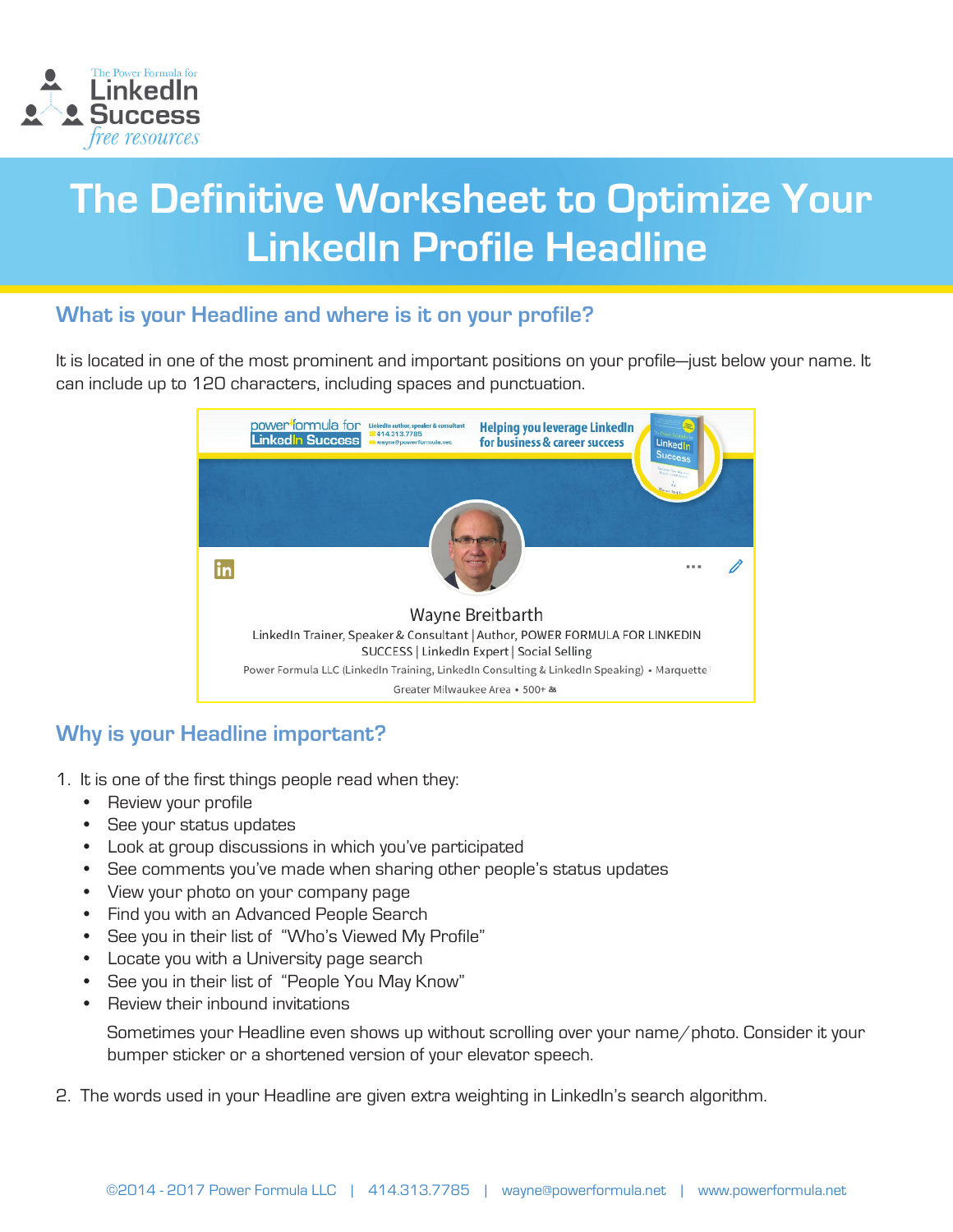# **What are the overall goals and objectives for your Headline?**

- Provide readers of your profile with a short, concise statement of who you are and how you can help them
- Dramatically improve your findability by strategically placing the right keywords in your Headline
- Encourage people to look at your entire profile, where they can see your full story and find a reason to engage with you

### **Examples of good headlines (narrative and keyword styles)**

**Data Scientist, Direct Marketing & Catalog Consultant, Customer Modeling & Analysis, International Speaker & Author**

**Web Entrepreneur | E-marketer | Author | Visual Thinker | Innovator**

**Operations Leader in Key Performance Design Measurements - Positive Financial Outcomes from New Lean Methods & Success**

**Software Executive & Entrepreneur | Business Development | Customer Acquisition | Social Sales | Digital Marketing**

**Commercial Insurance Advisor (Business Insurance, Worker's Compensation, Liability, Property, Fleet Insurance)**

**Senior Care Solutions Provider - Administrator, Marketing, Admissions, Community Outreach - Available for Hire!**

**Accounts Receivable and Accounts Payable Specialist Seeking New Opportunity in Accounting**

**Urban Planner seeking Community Planning & Development opportunities | Physical Planning | Site Designer | Consultant**

#### **Eight steps to optimize your Headline**

1. Review five to ten LinkedIn profile headlines of other people in your company and/or your key competitors. Note any words or statements that resonate with you or may appeal to your audience.

\_\_\_\_\_\_\_\_\_\_\_\_\_\_\_\_\_\_\_\_\_\_\_\_\_\_\_\_\_\_\_\_\_\_\_\_\_\_\_\_\_\_\_\_\_\_\_\_\_\_\_\_\_\_\_\_\_\_\_\_\_\_\_\_\_\_\_\_\_\_\_\_\_\_\_\_\_\_\_\_\_\_\_\_\_\_\_\_\_\_

\_\_\_\_\_\_\_\_\_\_\_\_\_\_\_\_\_\_\_\_\_\_\_\_\_\_\_\_\_\_\_\_\_\_\_\_\_\_\_\_\_\_\_\_\_\_\_\_\_\_\_\_\_\_\_\_\_\_\_\_\_\_\_\_\_\_\_\_\_\_\_\_\_\_\_\_\_\_\_\_\_\_\_\_\_\_\_\_\_\_

\_\_\_\_\_\_\_\_\_\_\_\_\_\_\_\_\_\_\_\_\_\_\_\_\_\_\_\_\_\_\_\_\_\_\_\_\_\_\_\_\_\_\_\_\_\_\_\_\_\_\_\_\_\_\_\_\_\_\_\_\_\_\_\_\_\_\_\_\_\_\_\_\_\_\_\_\_\_\_\_\_\_\_\_\_\_\_\_\_\_

\_\_\_\_\_\_\_\_\_\_\_\_\_\_\_\_\_\_\_\_\_\_\_\_\_\_\_\_\_\_\_\_\_\_\_\_\_\_\_\_\_\_\_\_\_\_\_\_\_\_\_\_\_\_\_\_\_\_\_\_\_\_\_\_\_\_\_\_\_\_\_\_\_\_\_\_\_\_\_\_\_\_\_\_\_\_\_\_\_\_

\_\_\_\_\_\_\_\_\_\_\_\_\_\_\_\_\_\_\_\_\_\_\_\_\_\_\_\_\_\_\_\_\_\_\_\_\_\_\_\_\_\_\_\_\_\_\_\_\_\_\_\_\_\_\_\_\_\_\_\_\_\_\_\_\_\_\_\_\_\_\_\_\_\_\_\_\_\_\_\_\_\_\_\_\_\_\_\_\_\_

\_\_\_\_\_\_\_\_\_\_\_\_\_\_\_\_\_\_\_\_\_\_\_\_\_\_\_\_\_\_\_\_\_\_\_\_\_\_\_\_\_\_\_\_\_\_\_\_\_\_\_\_\_\_\_\_\_\_\_\_\_\_\_\_\_\_\_\_\_\_\_\_\_\_\_\_\_\_\_\_\_\_\_\_\_\_\_\_\_\_

\_\_\_\_\_\_\_\_\_\_\_\_\_\_\_\_\_\_\_\_\_\_\_\_\_\_\_\_\_\_\_\_\_\_\_\_\_\_\_\_\_\_\_\_\_\_\_\_\_\_\_\_\_\_\_\_\_\_\_\_\_\_\_\_\_\_\_\_\_\_\_\_\_\_\_\_\_\_\_\_\_\_\_\_\_\_\_\_\_\_

2. Identify and list three to six of your best keywords.